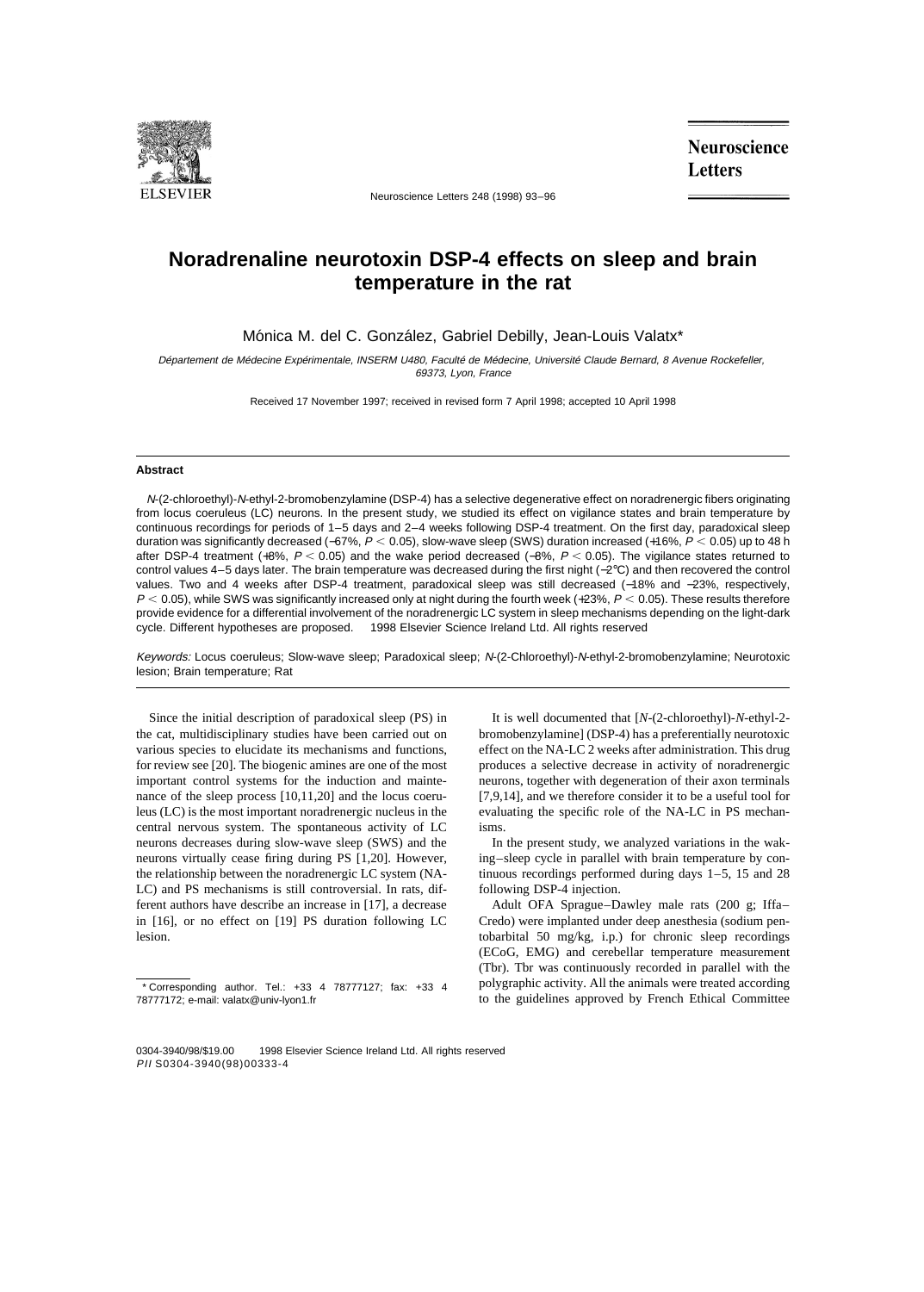

Fig. 1. Noradrenaline innervation (DBH immunocytochemistry) in the parietal cortex in control rats (A) and 30 days after DSP-4 treatment (B). Frontal plane; scale bar = 65  $\mu$ m.

(decree 87–848). After surgery, rats were left for 10 days to adapt to the recording system in individual cages under a regulated light–dark cycle (light on: 0700 h, light off: 1900 h) at constant temperature  $(24 \pm 1^{\circ}C)$  and with food and water ad libitum. DSP-4 treatment consisted of a single i.p. injection (0.2 ml at 19.00 h) of a freshly-prepared 50 mg/kg saline solution of DSP-4 (Sigma); control animals received the same volume of vehicle (0.9% saline). Polygraphic recordings were scored visually over 30 s using classical criteria for the vigilance states of slow-wave sleep (SWS), paradoxical sleep (PS) and wakefulness (W) and fed into an in-house computer program. At the end of the experiment, we checked NA terminal degeneration at the cortex level by immunohistochemistry, using antibodies raised against dopamine- $\beta$ -hydroxylase (D $\beta$ H) (Eugene Tech) and previously-described techniques [8]. Only data

from successfully-lesioned rats were used in the statistical analysis.

The durations of each vigilance state after DSP-4 were compared to baseline levels, since the vehicle injection has no significant effect (data not shown). Analysis of variance (ANOVA), followed by an LSD multiple range test, was used.

Thirty days after DSP-4 injection, the density of the cortical NA fibers was drastically decreased as compared to that seen in control animals (Fig. 1).

Starting at about 30 min after drug injection and lasting for a period of several hours, the animal adopted a 'frozen' attitude. As shown in Table 1, in the first 24 h following DSP-4 treatment, compared to controls, the total PS duration was decreased  $(-67\%, P \le 0.05)$ , due to a decrease both during the dark  $(-71\%, P \le 0.05)$  and light  $(-66\%,$  $P < 0.05$ ) periods. An increase in total SWS duration  $(+16\%, P < 0.05)$  was seen, mainly due to an increase at night  $(+40\% , P < 0.05)$ . W was significantly decreased during the night  $(-15\%, P < 0.05)$ .

During the second and third nights, SWS duration was still increased compared to the baseline level (+39% and +18%, respectively;  $P < 0.05$ ) while W was still significantly decreased (−18%, and −8%, respectively;  $P < 0.05$ ; PS showed no significant variation. During the fourth and fifth days, the values for the vigilance states returned to the baseline level.

Two weeks after DSP-4 injection, PS duration was significantly decreased only during the light period (−18%,  $P < 0.05$ ) while SWS and W did not differ significantly from those in control animals. Four weeks after DSP-4 administration, the PS/24 h duration was still decreased due to a significant decrease restricted to the light period  $(-23\%, P < 0.05)$ . A significant increase in SWS was restricted to the night period  $(+23\%, P < 0.05)$  (Table 1).

Table 1

Nycthemeral variations in wakefulness (W), slow-wave sleep (SWS) and paradoxical sleep (PS) durations in control (baseline) and DSP-4 treated rats

|              |       | W (min $\pm$ SEM)    | SWS (min $\pm$ SEM)  | PS (min $\pm$ SEM) |
|--------------|-------|----------------------|----------------------|--------------------|
| Baseline (n) | Dark  | $491.88 \pm 8.61$    | $200.87 \pm 7.44$    | $27.25 \pm 2.01$   |
| (17)         | Light | $192.33 \pm 10.17$   | $446.56 \pm 9.24$    | $81.12 \pm 2.75$   |
| DSP-4 (D 1)  | Dark  | $387.56 \pm 18.18^*$ | $323.36 \pm 19.27$ * | $9.08 \pm 3.26^*$  |
| (17)         | Light | $211.09 \pm 18.25$   | $482.62 \pm 18.70$   | $26.29 \pm 7.06$   |
| DSP-4 (D 2)  | Dark  | $403.92 \pm 33.09^*$ | $279.92 \pm 32.20^*$ | $36.17 \pm 2.73$   |
| (5)          | Light | $227.17 \pm 25.76$   | $421.54 \pm 24.56$   | $71.29 \pm 9.90$   |
| DSP-4 (D 3)  | Dark  | $450.40 \pm 24.37$ * | $237.00 \pm 21.33^*$ | $32.60 \pm 4.98$   |
| (5)          | Light | $210.00 \pm 26.09$   | $429.30 \pm 25.41$   | $80.70 \pm 7.47$   |
| DSP-4 (D 4)  | Dark  | $476.70 \pm 17.48$   | $217.80 \pm 16.72$   | $25.50 \pm 2.77$   |
| (5)          | Light | $217.29 \pm 23.87$   | $429.47 \pm 25.47$   | $73.24 \pm 12.11$  |
| DSP-4 (D 5)  | Dark  | $513.41 \pm 22.50$   | $190.46 \pm 45.67$   | $16.13 \pm 2.83$   |
| (5)          | Light | $203.22 \pm 10.94$   | $437.47 \pm 16.88$   | $79.31 \pm 14.81$  |
| DSP-4 (D 15) | Dark  | $454.35 \pm 17.56$   | $239.85 \pm 14.82$   | $25.81 \pm 3.82$   |
| (13)         | Light | $181.96 \pm 10.09$   | $471.57 \pm 10.65$   | $66.47 \pm 4.28^*$ |
| DSP-4 (D 30) | Dark  | $451.76 \pm 16.11$   | $247.35 \pm 14.53^*$ | $20.89 \pm 2.33$   |
| (13)         | Light | $190.63 \pm 10.56$   | $466.86 \pm 11.04$   | 62.51 $\pm$ 4.51*  |

D, day; n, number of animals. \*  $P < 0.05$ , significantly different from baseline durations.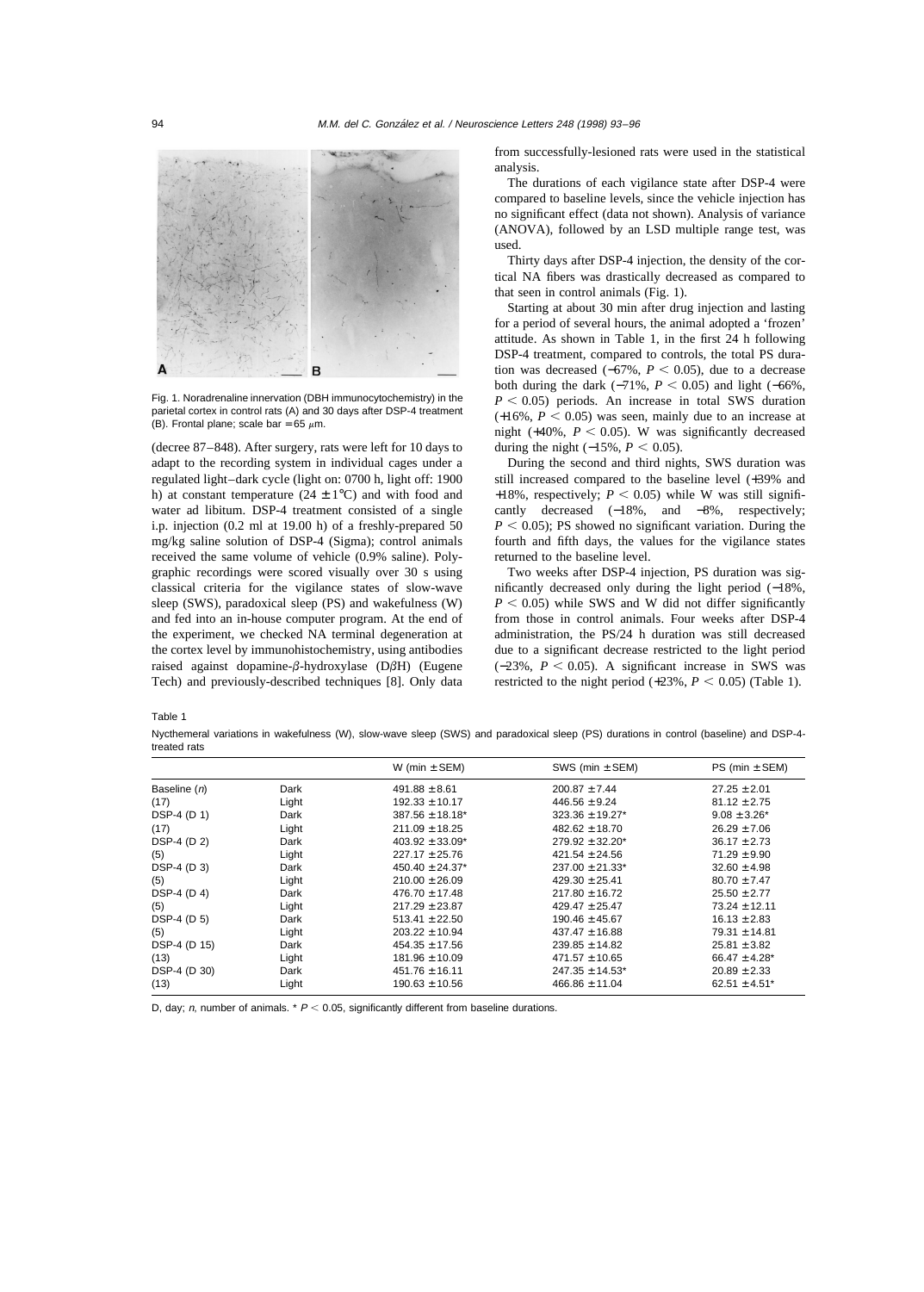

Fig. 2. Hourly variations in the brain temperature during the first day (A), 15 days and 28 days (B) after DSP-4 treatment.

Tbr recordings showed an marked decrease during the first 12 h following DSP-4 injection, then returned to control levels (Fig. 2, Table 2).

The present study shows that DSP-4 has drastic effects on vigilance states and brain temperature during the first day after injection, with W and PS decreasing, SWS increasing and a drop in Tbr. Once NA depletion was complete (2–4 weeks after DSP-4 treatment) [7,9], PS duration remained significantly decreased and SWS duration increased, whereas the values for W and Tbr returned to their normal values.

Only one study has been performed on the effects of DSP-4 on sleep [17]; this was restricted to its effects on vigilance states during the light period 5–6 days after DSP-4 treatment in the rat. These authors found similar changes in the duration of SWS and PS during the first days after injection to those in the present study; however, on days 5 and 6, they observed an increase in PS duration. This discrepancy may be due to methodology differences (rats exposed to dim light and DSP-4 injected during the light period) which might result in a different neurotoxic action of DSP-4. Indeed, it seems that more active NA neurons take up DSP-4 more efficiently [14].

In vivo anatomical and biochemical studies have shown

long-term depletion of NA in those regions innervated by the LC within a few hours of DSP-4 administration [7]. This NA loss is similar to that seen after 6-hydroxydopamine (6- OHDA) treatment. Both drugs decrease the duration of W and increase that of SWS [present results, 16]. Slow waves, characteristics of SWS, have a thalamic and cortical origin and their appearance is inhibited by different systems activated during W, such as the noradrenergic, cholinergic, histaminergic and aspartate/glutamatergic systems. Thus, NA depletion would facilitate EEG slow-wave expression and decrease W a few hours after DSP-4 administration. Moreover, SWS might be overestimated, since slow waves have been described during behavioral arousal in 6-OHDA-treated rats [16]. Besides, the important depletion of NA by an LC lesion provokes an increase in blood volume and decreases the oxidative metabolism [13] which could be related to the Tbr drop and PS loss, respectively [12]. The NA depletion observed at the peripheral and hypothalamic levels the first days after DSP-4 treatment, could be also responsible for vasodilation [18] which in turn causes the Tbr drop [4]. However, during the first week, DSP-4 action is not selective, and other amine systems are affected [6,22]. Thus, NA-LC involvement in sleep and Tbr changes is difficult to interpret at this time.

After 2 weeks, peripheral and central aminergic systems other than the NA-LC have recovered [5,6,14,22], as has the Tbr. At this time, only the terminal portion of the NA axons shows degeneration, while the preterminal axons are spared [7]. The amounts of sleep seen in DSP-4-lesioned rats are comparable with those seen in normal BALB/c mice, (SWS increase during night and PS decrease during day) [24]. Interestingly, in this mouse strain, 38% of the NA-LC perikarya are genetically missing as compared with the standard C57BL6 strain [23] and this is associated with a decreased density of cortical NA terminals [2]. The SWS increase might be due to a decrease in NA inputs to the structures (thalamus and cortex) controlling EEG expression of this stage. Moreover, a metabolic hypothesis may be suggested. It is well known that monoamines promote glycolysis by stimulating cAMP formation. In particular, the NA modulates the availability of energy substrates (lactate and pyruvate) by activation of astrocyte  $\beta$ - and  $\alpha_1$ -receptors [15]. DSP-4-induced NA depletion results in an increased density of these receptors [5,22]. Interestingly, we have noted an increased glial fibrillary acidic protein (GFAP) immunoreactivity (an index of astrocyte activity) in the cortex and

Table 2

Day–night variations in the brain temperature ( $\degree$ C  $\pm$  SEM) 24h, 15 and 28 days following DSP-4 administration

| <b>Baseline</b>  |                  | DSP-4 treatment  |                  |                   |                  |                  |                  |  |  |
|------------------|------------------|------------------|------------------|-------------------|------------------|------------------|------------------|--|--|
|                  |                  | Day 1 $(n = 8)$  |                  | Day 15 $(n = 10)$ |                  | Day 28 $(n = 9)$ |                  |  |  |
| Dark             | Light            | Dark             | Light            | Dark              | Light            | Dark             | Light            |  |  |
| $37.92 \pm 0.16$ | $36.73 \pm 0.10$ | $35.92 \pm 0.59$ | $36.15 \pm 0.50$ | $38.24 \pm 0.10$  | $37.00 \pm 0.08$ | $38.11 \pm 0.13$ | $36.87 \pm 0.05$ |  |  |

<sup>n</sup>, number of animals.